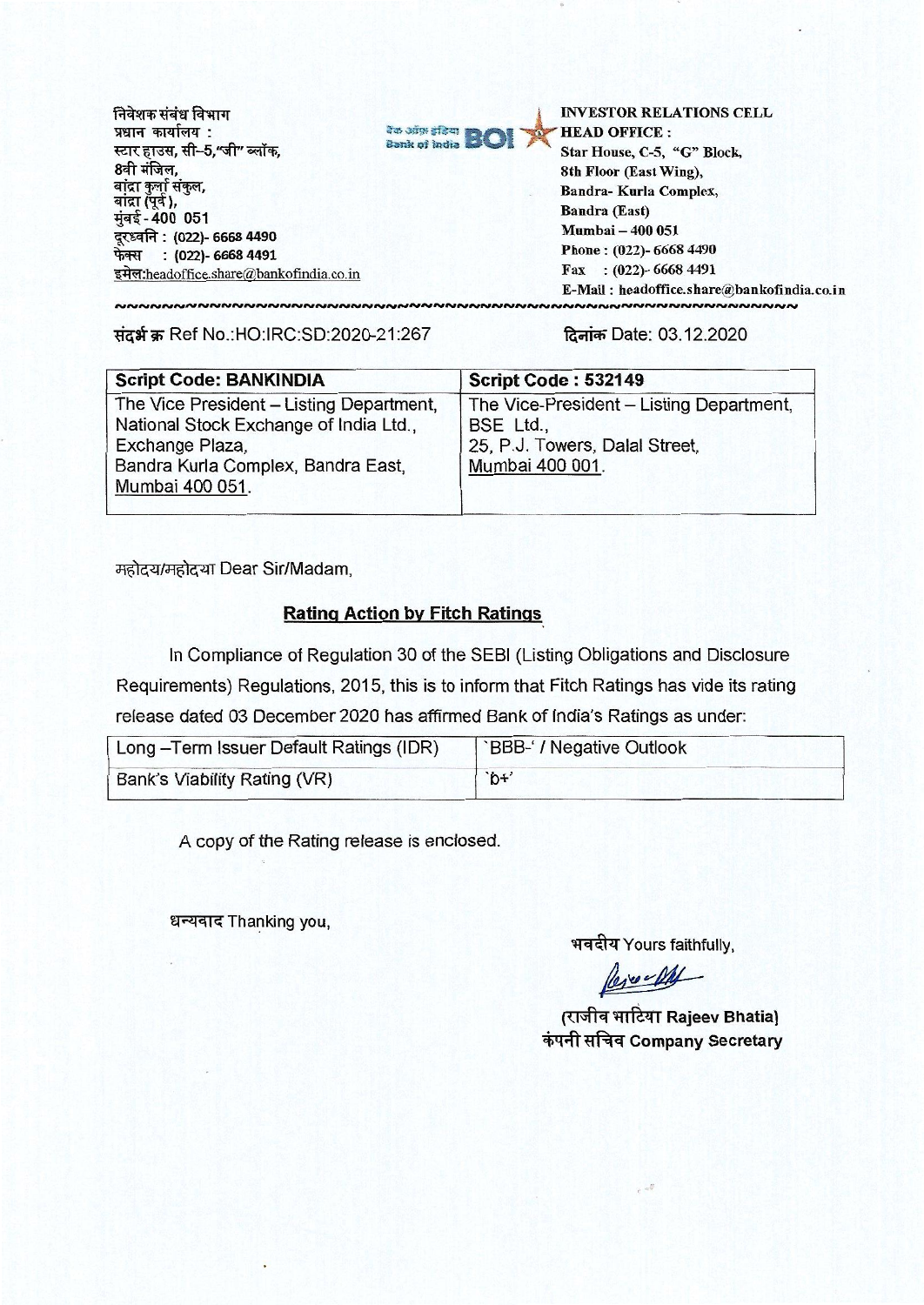# **FitchRatings**

### RATING ACTION COMMENTARY

# Fitch Affirms Bank of India at 'BBB-'; Outlook **Negative**

Thu 03 Dec, 2020 - 7:22 AM ET

Fitch Ratings - Singapore - 03 Dec 2020: Fitch Ratings has affirmed Bank of India's (BOI) Long-Term Issuer Default Rating (IDR) at 'BBB-', with a Negative Outlook. The agency has also affirmed the bank's Viability Rating (VR) at 'b+', Support Rating Floor at 'BBB-' and Support Rating at '2'. A full list of rating actions is at the end of this commentary.

The Negative Outlook on the IDR mirrors the outlook on India's sovereign rating of 'BBB-', which was revised to Negative from Stable on 18 June 2020 due to the impact of the escalating coronavirus pandemic on India's economy. For more details on the sovereign rating action, please see "Fitch Revises India's Outlook to Negative, Affirms IDR at 'BBB-'" at https://www.fitchratings.com/site/pr/10126674.

The operating environment for Indian banks remains challenging despite a moderate revival in economic activity due to gradual easing of the lockdown since May 2020. Fitch revised India's real GDP growth for the fiscal year ending March 2021 (FY21) to -10.5% from -5% in September 2020, but expects real GDP to return to growth of 11% in FY22, but largely as a result of the low base.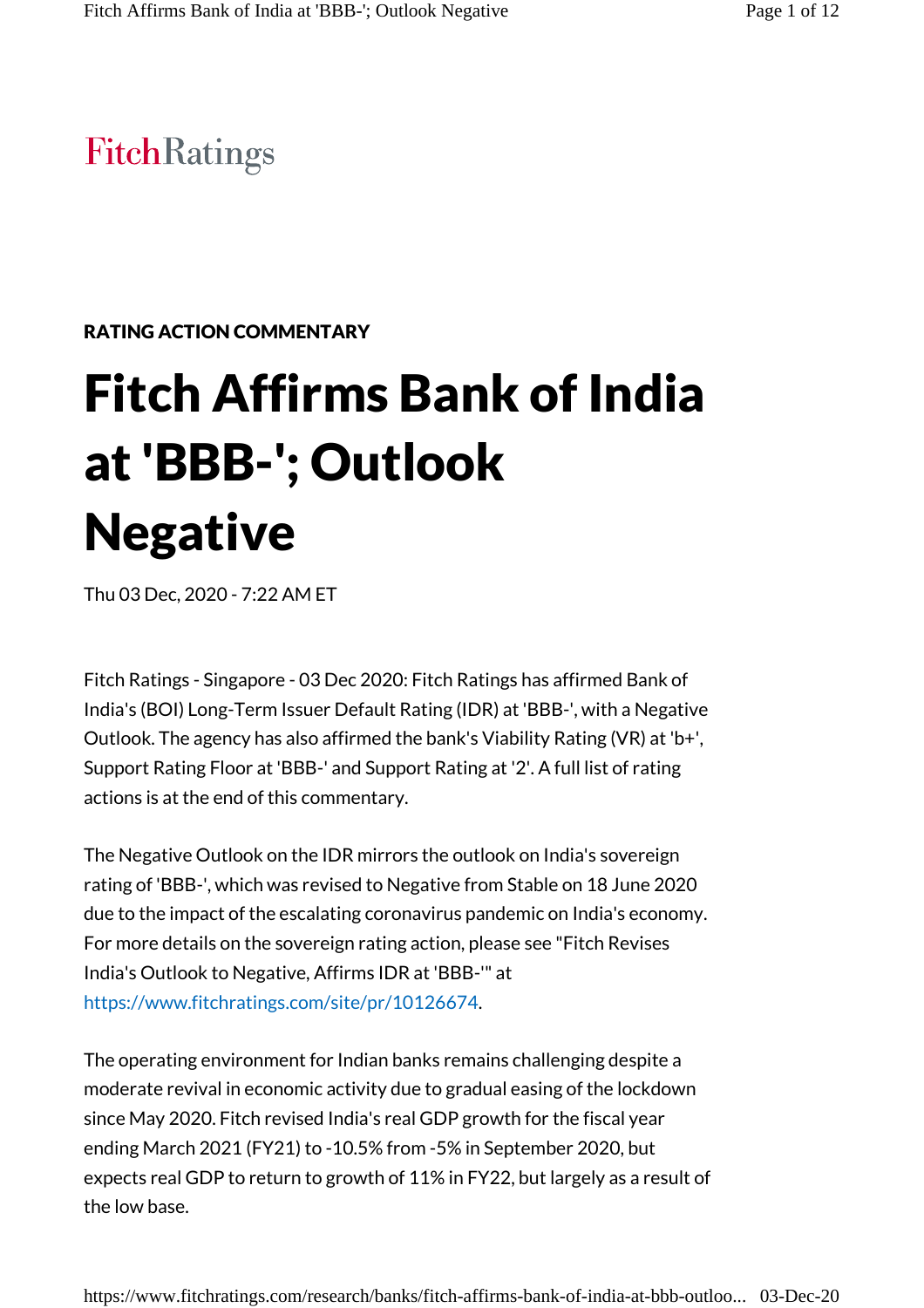The economic contraction is likely to result in protracted weakness in banks' asset-quality cycle, which could be manifested in much higher stressed loans and ultimately, more write-offs over the next few years, even though Indian banks' 2QFY21 earnings present a more benign picture (see "Indian Banks to Face Tough Times" at https://www.fitchratings.com/site/re/10137748).

Fitch believes that a speedy economic recovery is critical for banks to rebound meaningfully, absent which we expect weak prospects for new business and revenue for the Indian banking sector in 2021.

# KEY RATING DRIVERS

### IDRS, SUPPORT RATING AND SUPPORT RATING FLOOR

BOI's Long-Term IDR of 'BBB-' is driven by its Support Rating of '2' and Support Rating Floor of 'BBB-'. It reflects Fitch's expectation of a high probability of extraordinary government support, if required, due to the bank's high systemic importance and state linkages. This is driven by its significant market share (nearly 4% of sector loans and deposits), pan-India franchise and 89.1% state ownership.

Large state-owned banks, such as BOI, also play an important policy role in furthering the state's social lending objectives and are important for financial inclusion. Fitch believes that a default by a large bank like BOI would result in a general loss of confidence in the sector and pose high reputational risks for the state. The Negative Outlook on the bank's IDR mirrors that on India's sovereign IDR.

#### VIABILITY RATING

BOI's 'b+' VR is two notches below our assessment of the banking system's operating environment score. There is a negative bias on the VR due to BOI's above-average levels of impaired assets and less- than-satisfactory capital buffers, which are vulnerable to even moderate stress. BOI's weak intrinsic risk profile also factors in its weak profitability, evident from its high impaired loans and persistent losses between FY20-FY15, which could threaten its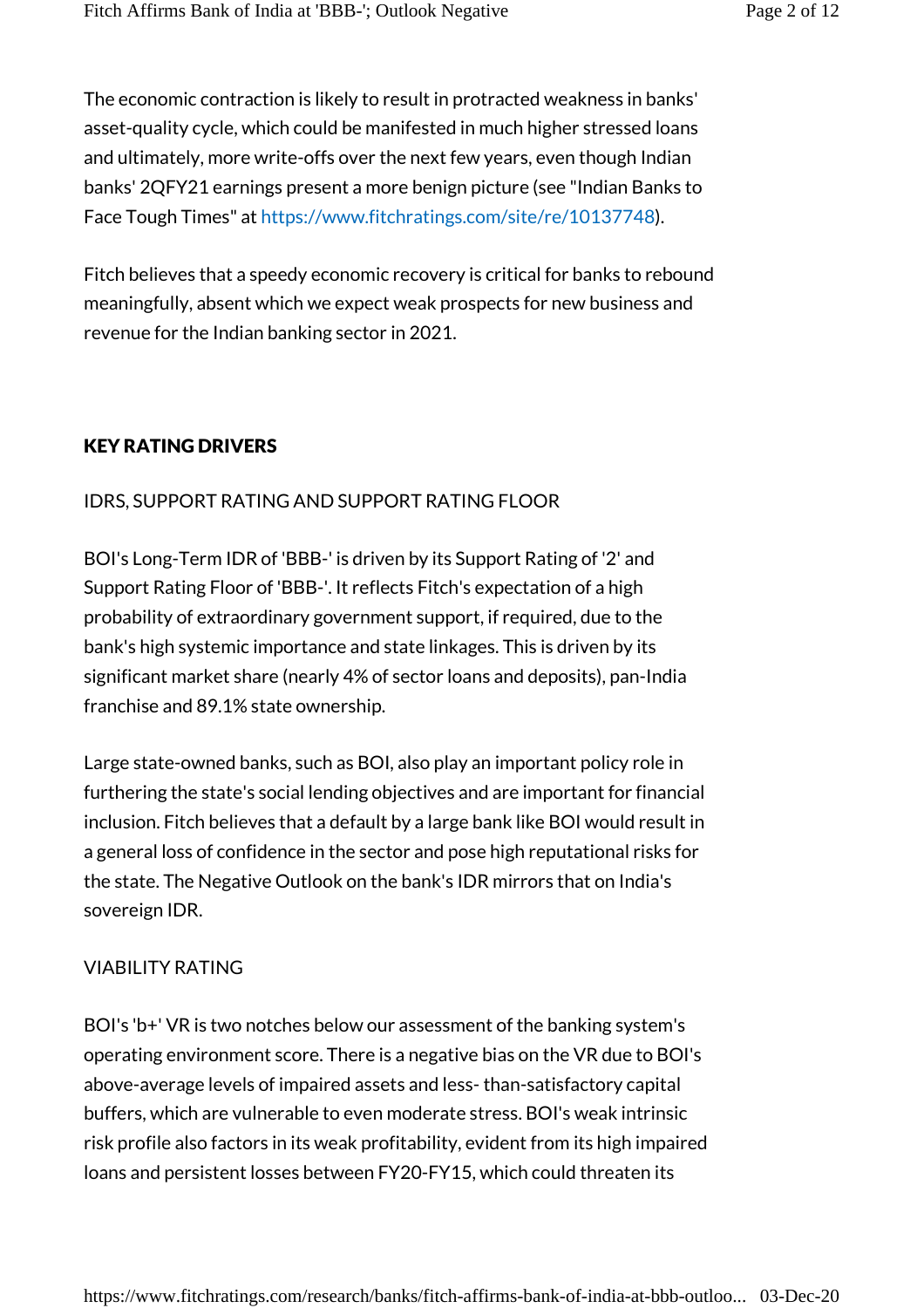moderate capitalisation if asset-quality stress rises significantly due to adverse changes in business and economic conditions.

The bank's common equity Tier 1 (CET1) ratio is now 167 bp above the regulatory minimum requirement of 8%, which has been deferred to April 2021 due to the pandemic. Core capital is vulnerable to even moderate shocks, which is evident from its net impaired loans/CET1 ratio of 36%, even though it is off a high of 113% in FY18. We have a negative outlook on the capitalisation score because income headroom is not sufficient to absorb heightened credit costs, which could lead to more losses. BOI's plan to raise INR25 billion, or 84 bp of 1HFY21 risk-weighted assets, is also modest, and can be difficult to achieve due to its discounted equity valuation (0.3 times). If successful, the proposed amount is unlikely to meaningfully improve capital buffers in the medium term, leaving BOI highly dependent on the state, its majority shareholder, for its capital needs.

The impaired-loan ratio improved to 13.8% in 1HFY21 from 14.9% at FY20, driven by lower slippages partly due to the moratorium on loan repayment and sharp increase in write-offs. Nonetheless, asset quality does not truly reflect the economic realities because the bank had a high 33% of loans under moratorium at end-1HFY21. Fitch believes it is highly likely that asset quality will deteriorate over the medium term, although not all stressed assets will be recognised as impaired loans. The one-time loan restructuring scheme for COVID-19 impacted loans and availability of refinancing from banks could structurally delay recognition of potential stress over the next two years. However, Fitch will treat restructured loans as stressed loans, as we have done in the past.

Risks are heightened in retail and SME loans, which formed 18% and 15%, respectively, of total loans at end-1HFY21. A material share of retail loans is vulnerable due to recent vintage after high growth in FY19 and FY20, while structural demand challenges and cashflow disruptions in SME loans make them vulnerable to stress, although immediate stress may have been averted due to refinancing under government-sponsored schemes.

There is also high risk from exposure to stressed corporate sectors, such as non-bank financial institutions, infrastructure, auto, construction, real estate, and engineering, which together made up about 38% of total loans in 1QFY21.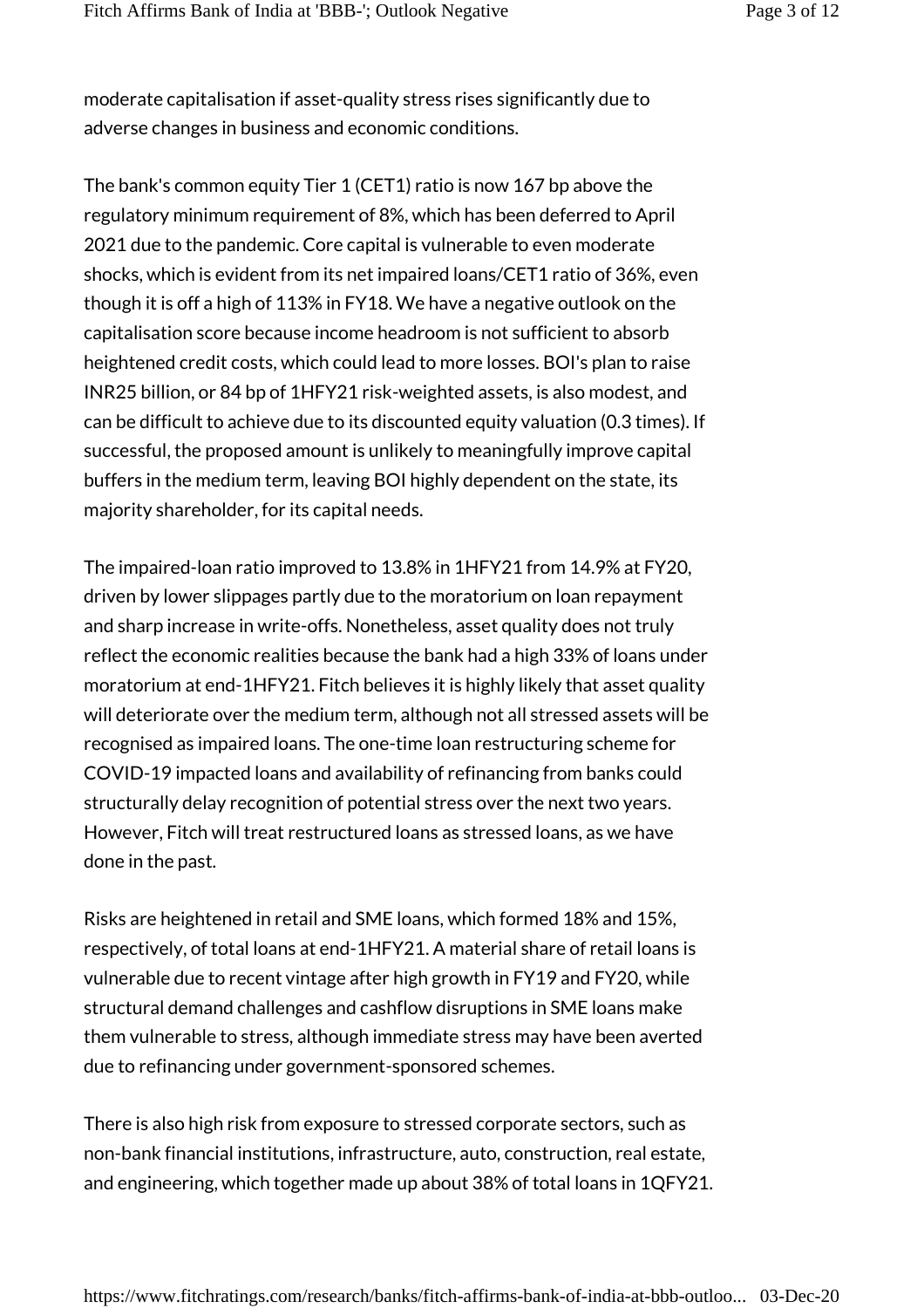Vulnerabilities in corporate loans can be also gauged from loans locally rated below investment grade, which accounted for 17% of corporate loans at 1HFY21. The bank says that borrowers of 1.3% of loans applied for restructuring in 1HFY21. BOI's loan-loss cover improved to 81% by end-1HFY21 from 73% at FYE20: 73%, but provisions related to the pandemic amounted to an additional cover of just 1.8%, implying that the bank's loanloss cover would fall if slippages exceed the bank's benign expectations, which we believe is likely.

BOI's operating profit/risk-weighted assets rebounded to 1.4% in 1HFY21 (FY20: -1.6%) mainly due to lower loan impairment charges (1HFY21: 1.4%; FY20: 3.7%). However, this followed five years of significant losses that damaged capitalisation and business prospects. Fitch believes that the nascent recovery may not be sustained if there is a reversal in the credit cost trend due to rising slippages. The available buffer is not sufficient because loan and securities impairment charges were equivalent to 64% of preprovision profits at 1HFY21. It reflects structural weakness in earnings, which is likely to persist in the foreseeable future.

The VR also factors in BOI's stable nation-wide franchise and funding profile, which is underpinned by its large size and reach as well as close government links, although their influence on the VR is lower than the financial profile factors above. BOI's deposit share has remained steady in the current uncertain environment, which reflects continued depositor confidence driven by its strong state linkages. Low-cost deposits accounted for 34% of deposits in 1HFY21, down from 36% in FY20, while the stable liquidity profile reflects in its liquidity coverage ratio of 261%.

#### SENIOR DEBT

BOI's senior debt rating is at the same level as its IDR, as the debt represents its unsecured and unsubordinated obligations.

# RATING SENSITIVITIES

IDRS, SUPPORT RATING, SUPPORT RATING FLOOR AND SENIOR DEBT Factors that could, individually or collectively, lead to negative rating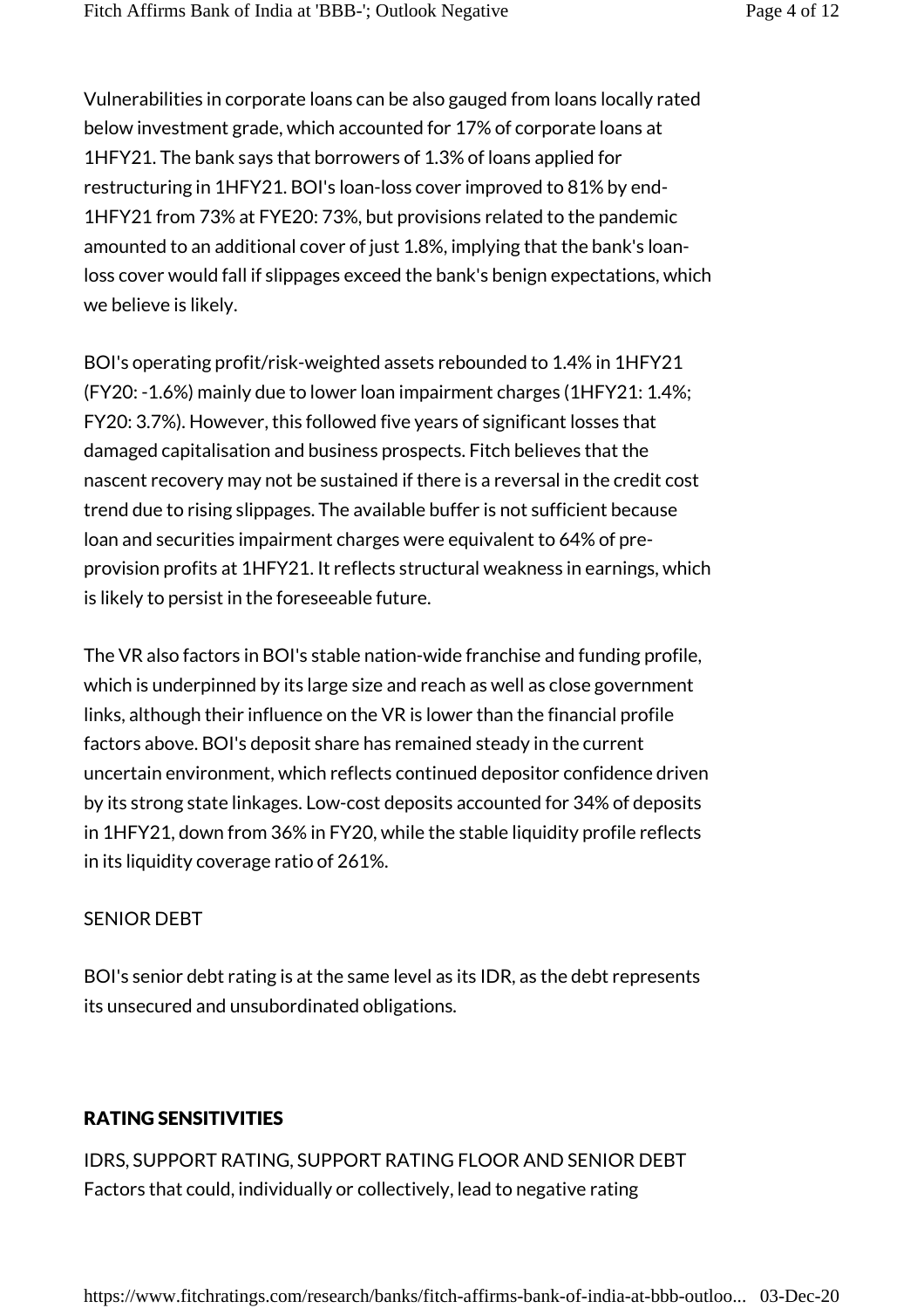action/downgrade: The Support Rating and Support Rating Floor are most sensitive to Fitch's assessment of the government's propensity and ability to support the bank, based on its size, systemic importance and linkage to the state. Weakening of the government's ability to provide extraordinary support - reflected in negative action on India's sovereign ratings - would lead to negative action on the IDRs. Negative action on the IDR is likely should Fitch perceive any reduction in the government's propensity to extend timely support, in which case the agency will reassess the Support Rating and Support Rating Floor, and in turn, the bank's IDR and senior debt ratings, although that is not our base case. The senior debt ratings would be downgraded if the bank's Long-Term IDR is downgraded. Factors that could, individually or collectively, lead to positive rating action/upgrade: A revision of the Outlook on the sovereign rating to Stable would lead to a corresponding change in the Outlook on BOI's IDR, provided the sovereign's propensity to support remains unchanged. An upgrade to BOI's Support Rating Floor could occur in the event of a sovereign upgrade if Fitch believes that the sovereign's ability and propensity to support the bank has improved. However, an upgrade of the sovereign rating is unlikely in the near term as the rating is on Negative Outlook. A downward revision in the VR is unlikely to affect the IDR since the IDR is four notches above the VR. The senior debt ratings would be upgraded if the bank's Long-Term IDR is upgraded. VIABILITY RATING Factors that could, individually or collectively, lead to negative rating action/downgrade: BOI's VR will be downgraded if the bank's asset quality weakens by more than expected, as reflected in the stressed loan ratio (impaired loans + restructured loans). Another protracted deterioration in the bank's asset quality, with stressed loan ratio closer to 20% (from 13.8% impaired loan ratio in 1HFY21), could lead to higher-than-expected losses and weaker capitalisation, which has high influence on the VR, and this could lead to a downgrade of the VR to 'b'. However, a downgrade of the VR to the 'ccc' category would be in order if poor earnings and weak asset quality (stressed asset ratio well above 20%) compromised the bank's core capital position (CET1 ratio dropping below 8%) and increased the need for extraordinary support on a last-resort basis. However, that is not our base case as we believe that there is a high likelihood the state will provide fresh capital to the bank well ahead of any breach of regulatory requirements. Factors that could, individually or collectively, lead to positive rating action/upgrade: A VR upgrade is unlikely in the near term in light of the risks to the bank's intrinsic profile from rising external pressures, which could ease if the economic